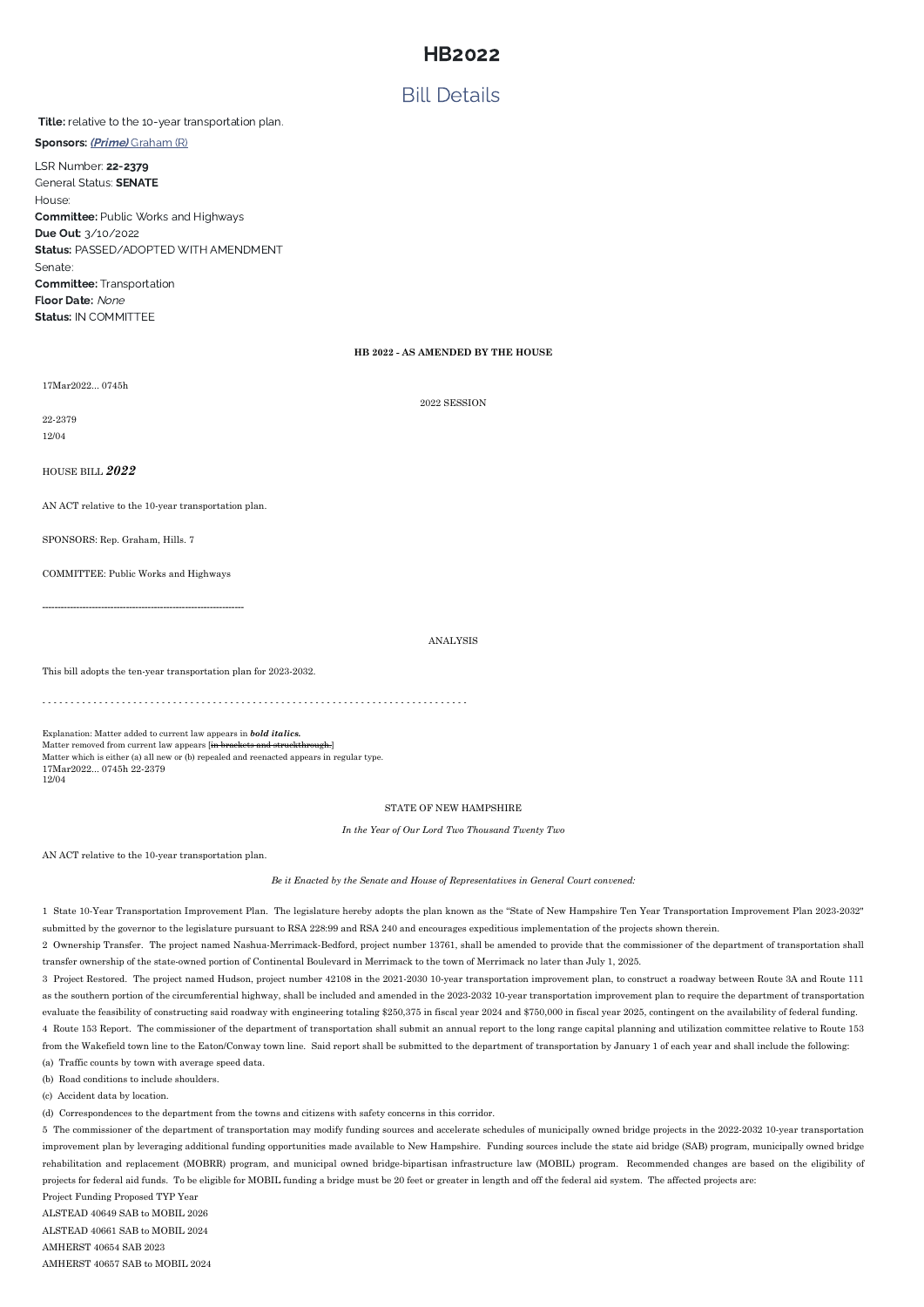ANDOVER 41407 SAB to MOBIL 2024 ANTRIM 14942 SAB 2023 AUBURN 29316 SAB to MOBIL 2023 BARRINGTON 26722 SAB 2023 BARRINGTON 41410 SAB 2025 BEDFORD 21684 SAB 2023 BEDFORD 24217 SAB to MOBIL 2023 BOW 24223 SAB 2024 BOW 24224 SAB 2025 BROOKLINE 41408 SAB 2025 CANAAN 26704 SAB 2023 CANAAN 41399 SAB to MOBIL 2023 CANAAN 41406 SAB to MOBIL 2024 COLEBROOK 40651 SAB 2023 COLEBROOK 40652 SAB 2023 COLEBROOK 40655 SAB to MOBIL 2023 CONCORD 41212 MOBRR 2023 DORCHESTER 42091 SAB 2023 DORCHESTER 42092 SAB 2025 ENFIELD 13592 SAB to MOBIL 2025 FRANCESTOWN 42709 SAB to MOBIL 2026 FREMONT 23793 SAB 2023 GOFFSTOWN 41597 SAB 2025 HARRISVILLE 16114 SAB to MOBIL 2026 JACKSON 40808 SAB 2023 JAFFREY 41401 SAB 2023 KEENE 40653 SAB 2023 KEENE-SWANZEY 40666 MOBRR 2025 LACONIA 26706 SAB to MOBIL 2023 LACONIA 43845 MOBRR 2026 LANCASTER 22192 SAB 2025 LEBANON 13558A MOBRR 2023 LEBANON 24221 SAB to MOBIL 2023 LEBANON 24222 MOBRR 2023 MADBURY 41462 SAB 2026 MANCHESTER 15837 SAB to MOBRR 2025 MANCHESTER 24206 MOBRR 2024 MANCHESTER 24212 MOBRR 2024 MERRIMACK 29174 MOBRR 2026 MILTON, NH-LEBANON, ME 40658 MOBRR 2023 NEW BOSTON 14771 SAB to MOBIL 2026 NEW BOSTON 15505 SAB to MOBIL 2024 NEWPORT 20006 SAB 2023 ORFORD 41151 SAB to MOBIL 2023 PELHAM 29450 SAB to MOBIL 2023 PITTSFIELD 14972 SAB 2025 RICHMOND 29055 SAB to MOBIL 2023 RICHMOND 29056 SAB 2023 RUMNEY 27162 SAB 2023 SANDOWN 41412 SAB 2027 SUGAR HILL 24218 SAB to MOBIL 2023 SWANZEY 41403 SAB to MOBIL 2024 WEARE 14338 SAB 2026 WEBSTER 40810 SAB to MOBIL 2023 WENTWORTH 40648 SAB 2023 WILTON 15767 SAB 2023 WILTON 15768 SAB to MOBIL 2025

237:2 Authority Granted. The commissioner of the department of transportation, with the approval of the governor and council, is authorized to make such other and further improvements to the New Hampshire turnpike system as may be required by RSA 240.

(h) Establish a [temporary] turnpike engineering section [for the period of design and construction of any portion of the system, assign permanent employees of the department of transportation to duties and positions in said section] and employ such engineers and assistants as may be necessary [on a temporary basis for said period of] *for* design and construction. The costs of said turnpike engineering section shall be a charge against the funds made available under this chapter or otherwise for the system. 8 Turnpike System; Funds Provided. RSA 237:7 is repealed and reenacted to read as follows:

6 Turnpike Authority; Authority Granted. RSA 237:2 is repealed and reenacted to read as follows:

7 Turnpike Authority; Limitations. Amend RSA 237:5, II(h) to read as follows:

237:7 Funds Provided.

I. The amounts necessary to fund turnpike system projects approved in the state 10-year transportation improvement plan as authorized by RSA 240 are hereby appropriated.

II. After substantial completion of the project or projects authorized by paragraph I of this section the governor and council may transfer appropriations for such project or projects to other projects under this chapter. The appropriations made by this chapter shall be continuing appropriations and shall not lapse.

III. The governor and council are authorized under RSA 237-A to provide, solely by resolutions or by trust or security agreements, without further appropriation, for application or expenditures of moneys deposited or held in funds established in connection with the issuance of revenue bonds under RSA 237-A, including without limitation the application of moneys to operate, maintain, and make improvements to the turnpike system, to pay costs of issuance of bonds including costs of traffic studies and engineering reports prepared for issuance of bonds, and to establish and maintain reserves.